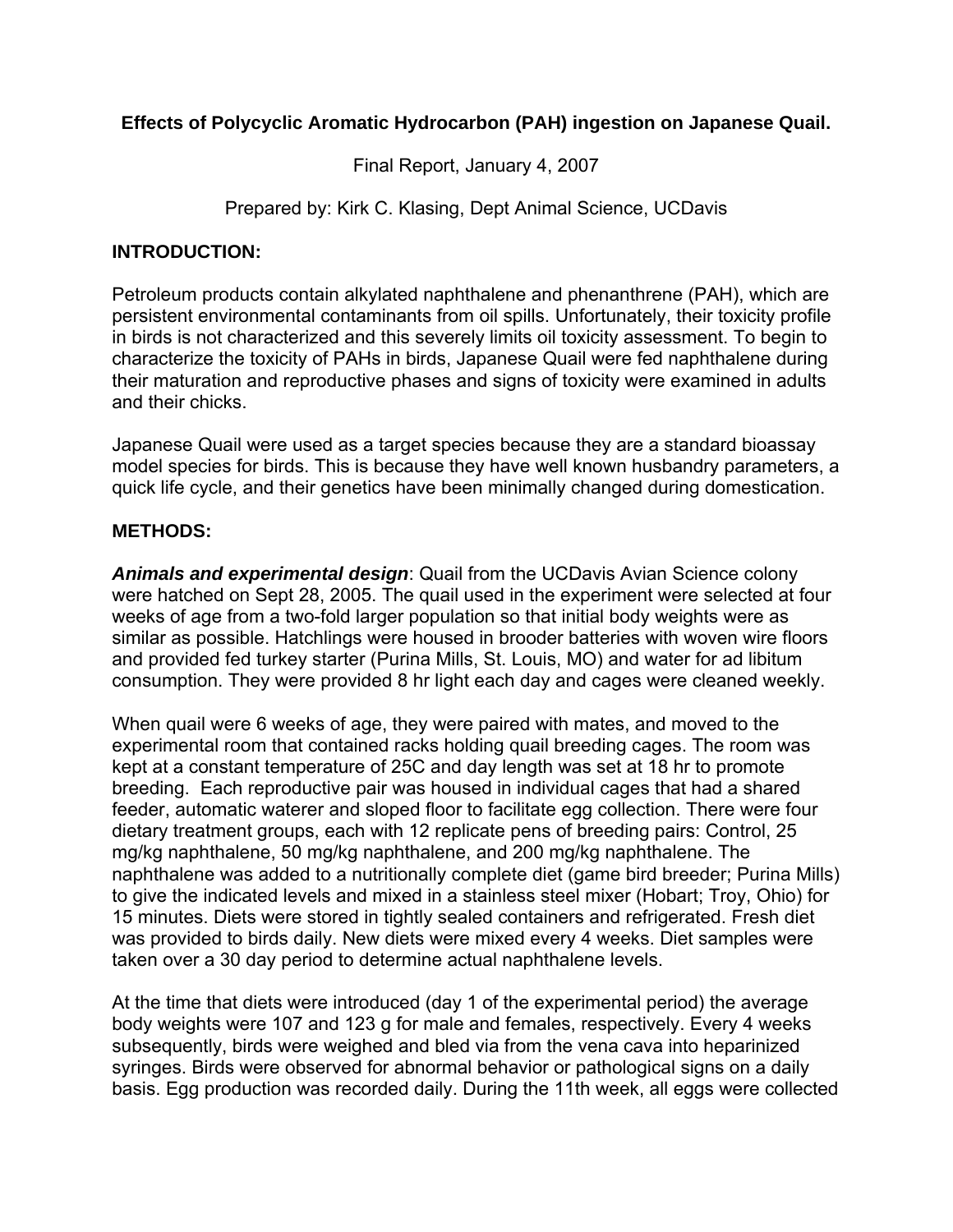and saved for measuring egg weight and shell thickness. After 14 weeks, breeding birds were killed by  $CO<sub>2</sub>$  asphyxia, posted for pathology scoring, and tissues collected and weighed.

Half of the eggs collected during week 11 and all of those during weeks 12-14 were incubated (41 C) until hatching (18d). Eggs that did not hatch were examined to estimate fertility and embryonic mortality. Hatched chicks were raised as described above. Body weight was determined on days 7 and 14. On day 14, chicks were killed and tissue samples taken.

Eggshells, including membranes, were air-dried before measurement of shell thickness. Measurements were taken at 3 points around the circumference of the shell that had the widest diameter using a micrometer.

*Hematology.* Packed cell volume was determined by the microhematocrit method. Total erythrocyte count and total leukocytes were determined using a hemocytometer. For differential leukocyte count, freshly prepared blood smears were stained with Wright's stain and cell types were identified based on morphology. Hemoglobin concentrations were determined by the cynamethemoglobin method, using Drabkin's solution.

*Clinical chemistry.* Clinical chemistry parameters were determined using an autoanalyzer (Beckman Instruments, Fullerton , CA), according to the instructions of the manufacturer.

*Acute phase proteins.* Plasma haptoglobin was measured according to manufacturer instructions, using a commercial kit (Phase Haptoglobin kit, Tridelta Diagnostics, TP801). Plasma α-1 glycoprotein was determined by rocket gel electrophoresis as previously described (1).

*Histopathology.* Intestinal segments from the mid-point of the duodenum (1.5 cm in length) were excised from hens, flushed with saline to remove digesta, and fixed in 100 g/L buffered formalin (pH 7.0). Fixed intestinal samples were embedded with parafilm sectioned and stained with hematoxylin-eosin by a commercial laboratory (Idexx Laboratories, West Sacramento, CA) and evaluated for the following: thickness of the lamina propria; villous height from the base of the lamina propria to the apex of the villus; villous width at its midpoint; and crypt depth between adjacent villi. Morphometric data were collected on 10 different villi per bird on each of two different serial sections. Measurements were made and analyzed by computer-aided light microscopic analysis at magnifications between 10 and 100X using Image-Pro-Plus analysis software for the PC (Media Cybernetics, Del Mar, CA). The number of leukocytes in 10 villi per slide and the number of leukocytes in the lamina propria underneath and within these 10 villi were enumerated. Assessments were made only on cleanly sectioned and perpendicular villi.

**Statistics.** Data were checked for homogeneity of variance and then analyzed by ANOVA with Tukey's means comparisons.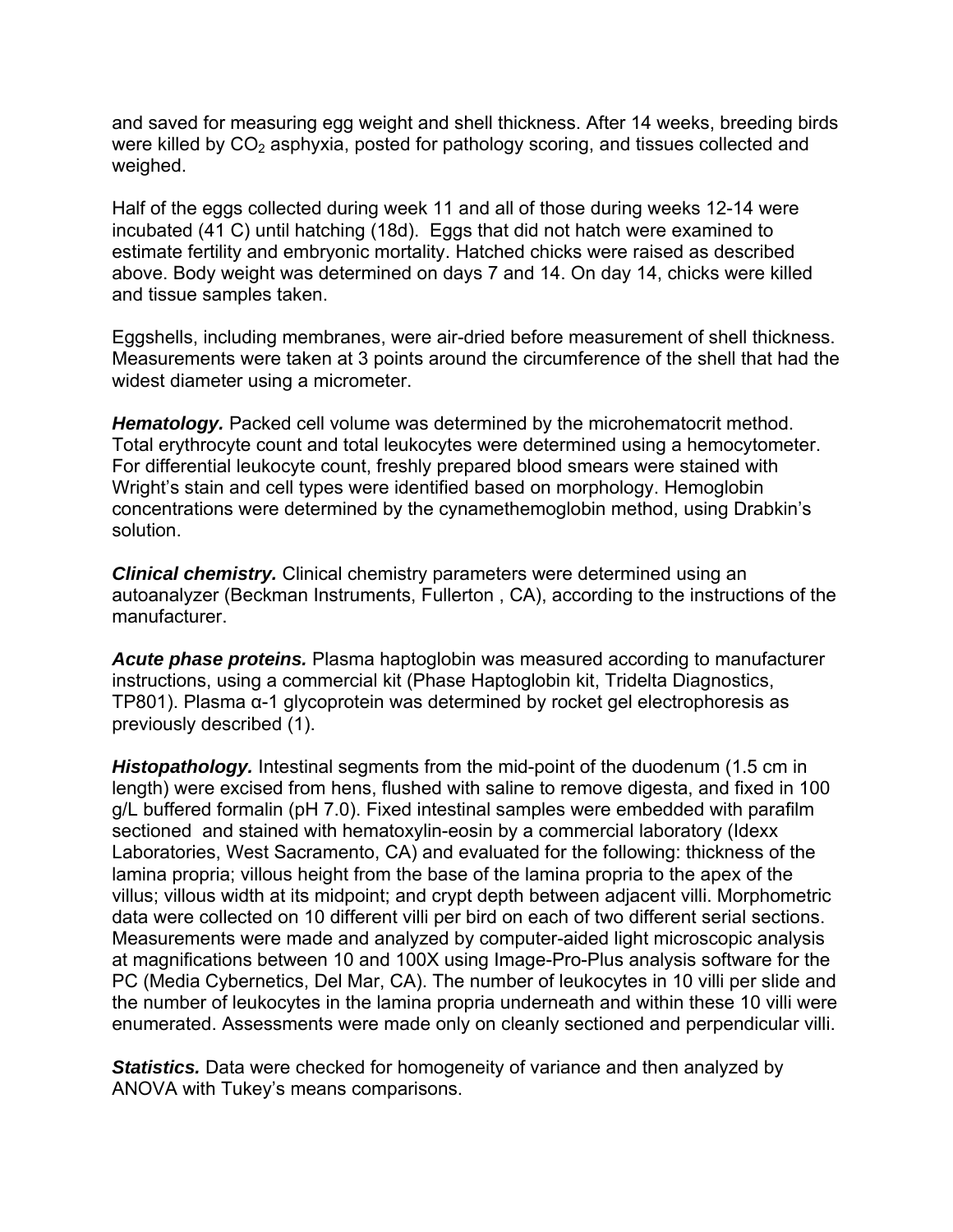### **RESULTS:**

There was no pattern of treatment related mortality. Two hens in the control treatment suffered mechanical injuries due to cage malfunctions during week 11 and were replaced with other birds that had not originally been included in the study but were treated identically. One male on the 25 mg/kg treatment died of undetermined causes during the termination of the experiment.

There was no detectable naphthalene in the control diet. Analyzed naphthalene levels in the diet averaged 29.5, 47.9, and 200.5 for the 25, 50, and 200 mg/kg doses, respectively. There was no evident loss in naphthalene concentrations over 30 days of storage of the 25 and 200 mg/kg diets. However, naphthalene decreased from 70.7 to 28.5 mg/kg between day 0 and day 30 for the 50 mg/kg diet. The reason for this disparity is not known.

After feeding the experimental diets for 14 weeks, the body weights and the rate of body weight gain of both male and female quail were significantly lower for those fed the 200 mg/kg diet than those fed any of the other diets (Tables 1-4). Feed consumption was decreased in groups fed either 200 or 50 mg/kg compared to controls (Table 5). Feed consumption is reported for the combined consumption of the males and the females because the two sexes ate from the same feeder; it was not possible to measure the consumption of the sexes independently.

The number of eggs laid (Table 6), egg weights, and the thickness of egg shells (Table 14) were not affected by naphthalene level. Naphthalene also did not effect the fertility of the breeding pairs, hatchability of the eggs, or the incidence of embryonic mortality (Table 7); although the pairs fed 50 mg/kg or above tended (P=0.07) to have decreased fertility.

Post mortem examination of the quail did not reveal any gross pathology associated with treatment groups. Liver, spleen, testes, and ovary weights were unaffected by dietary naphthalene (Tables 8 & 10). However, there was a significant treatment by sex interaction for kidney weight (Tables 8, 9 & 11), indicating that naphthalene at 50 mg/kg and above increased kidney weights in females, but not in males.

Few of the hematological and clinical chemistry endpoints examined were affected by naphthalene exposure (Tables 12, 13, & 15). The exception was hematocrit level, which was decreased by the highest level of naphthalene.

Ingestion of feed containing 200 mg/kg naphthalene caused duodenal villi to be shorter with increased numbers of intra-epithelial lymphocytes and a tendency (P=0.06) to have higher numbers of leukocytes in the lamina propria.

Exposure of hens to naphthalene did not have an effect on the growth rate, mortality, hemoglobin concentration, or white blood cell numbers of chicks hatched from their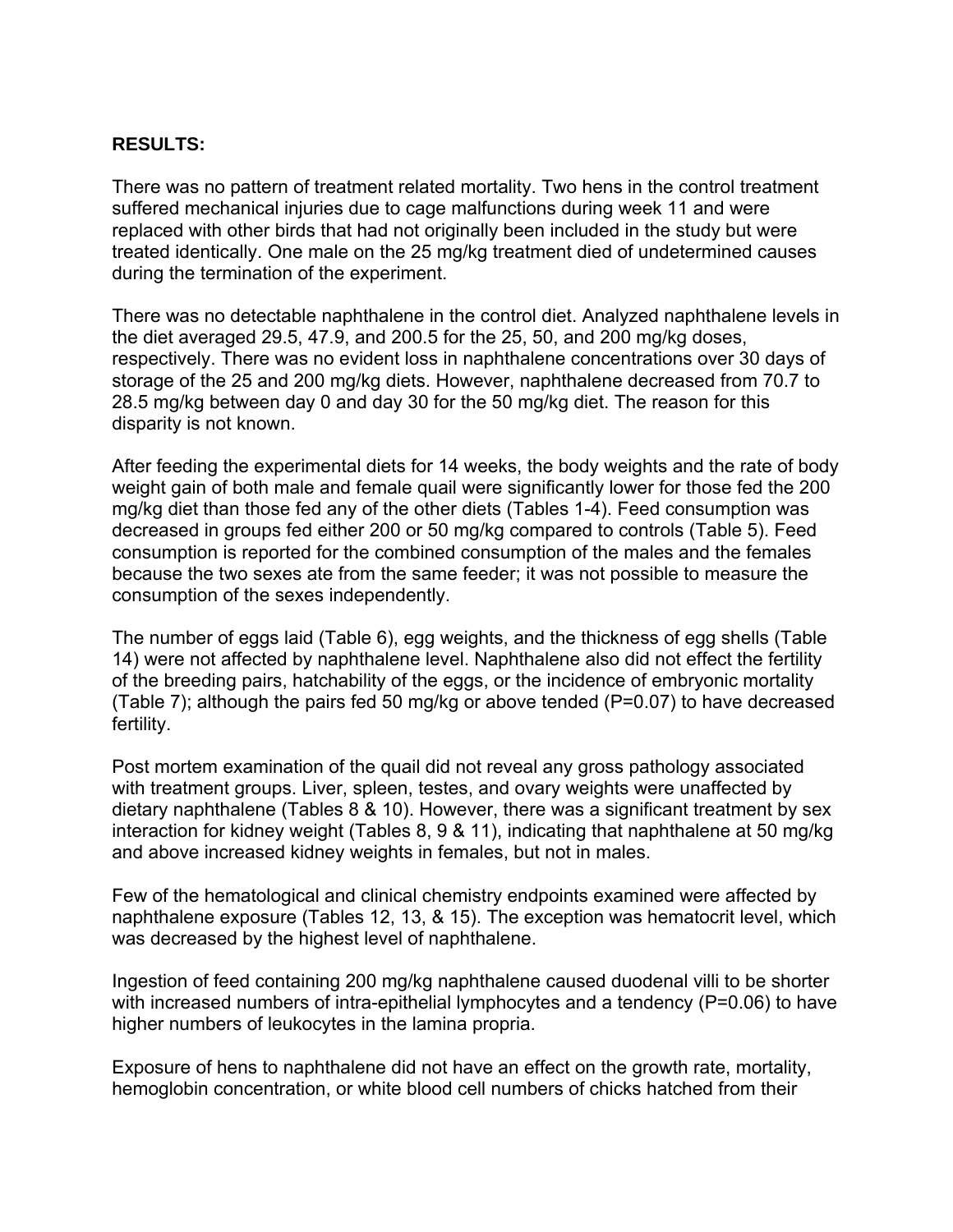eggs. However, it should be noted that all chicks were fed diets that did not contain naphthalene.

## **DISCUSSION**

Based on measured average daily intakes of the diet, analyzed naphthalene concentrations in the diet and average body weight, the daily naphthalene consumption was 6.2, 9.2, and 37.6 mg per kg body weight for male quail consuming diets with 0, 25, 50, and 200 mg/kg respectively. Calculated daily naphthalene intake for females was 5.2, 7.7, and 31.5 mg per kg body weight, respectively.

Female quail fed naphthalene at 50 mg/kg or above had decreased food consumption. However, the hens did not significantly decrease egg production. The combination of decreased feed intake and continued egg production apparently led to diminished deposition of body weight. Males fed naphthalene at 50 mg/kg or above also decrease food consumption and diminished their deposition of body weight. It is not clear if the decrease in feed consumption was due to systemic toxicity caused by naphthalene (e.g. metabolic derangements or inflammatory disturbances in the digestive tract) or if it was secondary to the volatile nature of this compound. Birds are highly reliant on organoleptic cues in their regulation food intake and naphthalene's effect may not have been the result of systemic toxicity. Future experiments should equalize food consumption between control and treated groups in order to make this distinction.

Naphthalene did not affect the quantity of eggs or the quality of those eggs as indicated by size and shell thickness. The reproductive capacity of the quail was also not affected by naphthalene as indicated by fertility, hatchability, and incidence of chick mortality. There also were no indications of diminished chick size at hatching, birth defects, or growth rates. Although naphthalene is transferred to the egg, especially the yolk (2), reproduction does not appear to be a sensitive indication of naphthalene toxicity compared to direct effects on the adult (see below).

Of the organs weights examined, only kidney weights were affected by naphthalene. In laying chickens chronically fed naphthalene, the kidney accumulates the greatest amount of naphthalene and its metabolites(2). Naphthalene metabolites also accumulate in the kidneys of redhead ducks fed crayfish contaminated with naphthalene (3). Naphthalene is metabolically activated to the reactive intermediates, naphthalene oxide (NO) and naphthoquinones, which cause oxidative stress (4). Naphthalene also forms protein sulfhydryl adducts in several tissues, including the kidney (5). In mice, but not rats, the kidney is especially sensitive to naphthalene, with damage to the cells in the proximal tubules (6). In humans, naphthalene toxicity causes renal failure (7). Thus, it is likely that the enlarged kidneys observed in quail were due to hypertrophic compensation of kidney damage. Further histological studies are needed to verify this.

Naphthalene caused signs of intestinal inflammation when fed at 200 mg/kg diet, including shortening of the villi and infiltration of leukocytes into the epithelium and lamina propria. Given that the digestive epithelium is the first tissue exposed to ingested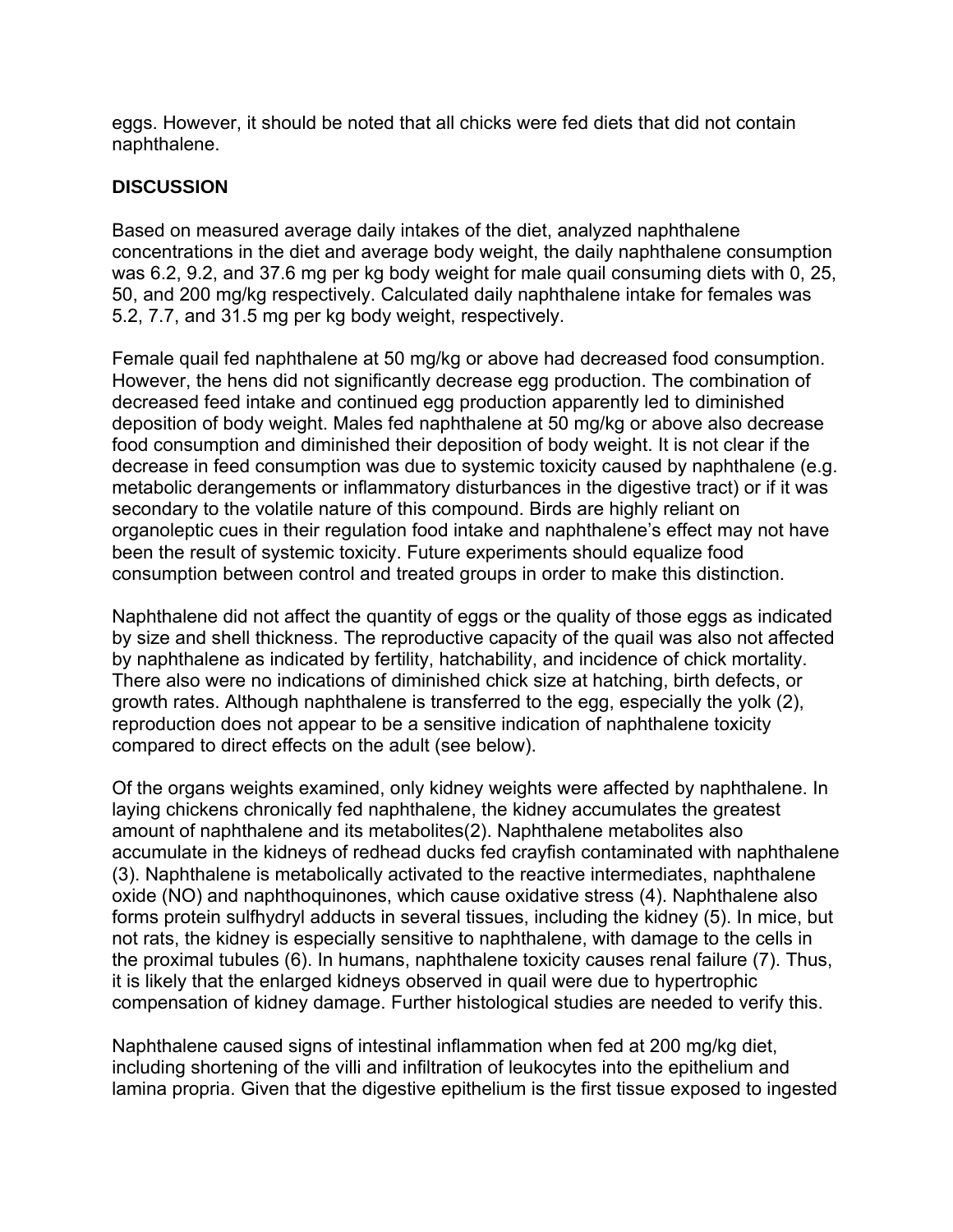naphthalene, this tissue would likely be exposed to the highest effective dose. Evidently the highest concentration of naphthaline examined was sufficiently high to cause local inflammation. However, systemic inflammation was not observed as indicated by normal levels of the acute phase proteins haptoglobin and α-1 glycoprotein. Inflammation of the nasal epithelium has also been observed when rats were chronically exposed to naphthalene by inhalation (8).

*Conclusion:* A reduction in feed intake was the most sensitive indicator of oral naphthalene exposure when males and females are considered together. The NOAEL and LOAEL using feed intake as the criterion were 25 and 50 mg/kg diet, respectively. However, we can not be certain that this is a true toxicological effect rather than an organoleptic effect. In females, but not males, increased kidney weight gave the same LOAEL or NOAEL as did decreased feed consumption. In males the most sensitive tissue change was intestinal inflammation, which occurred at a LOAEL and NOAEL of 50 and 200 mg/kg diet, respectively.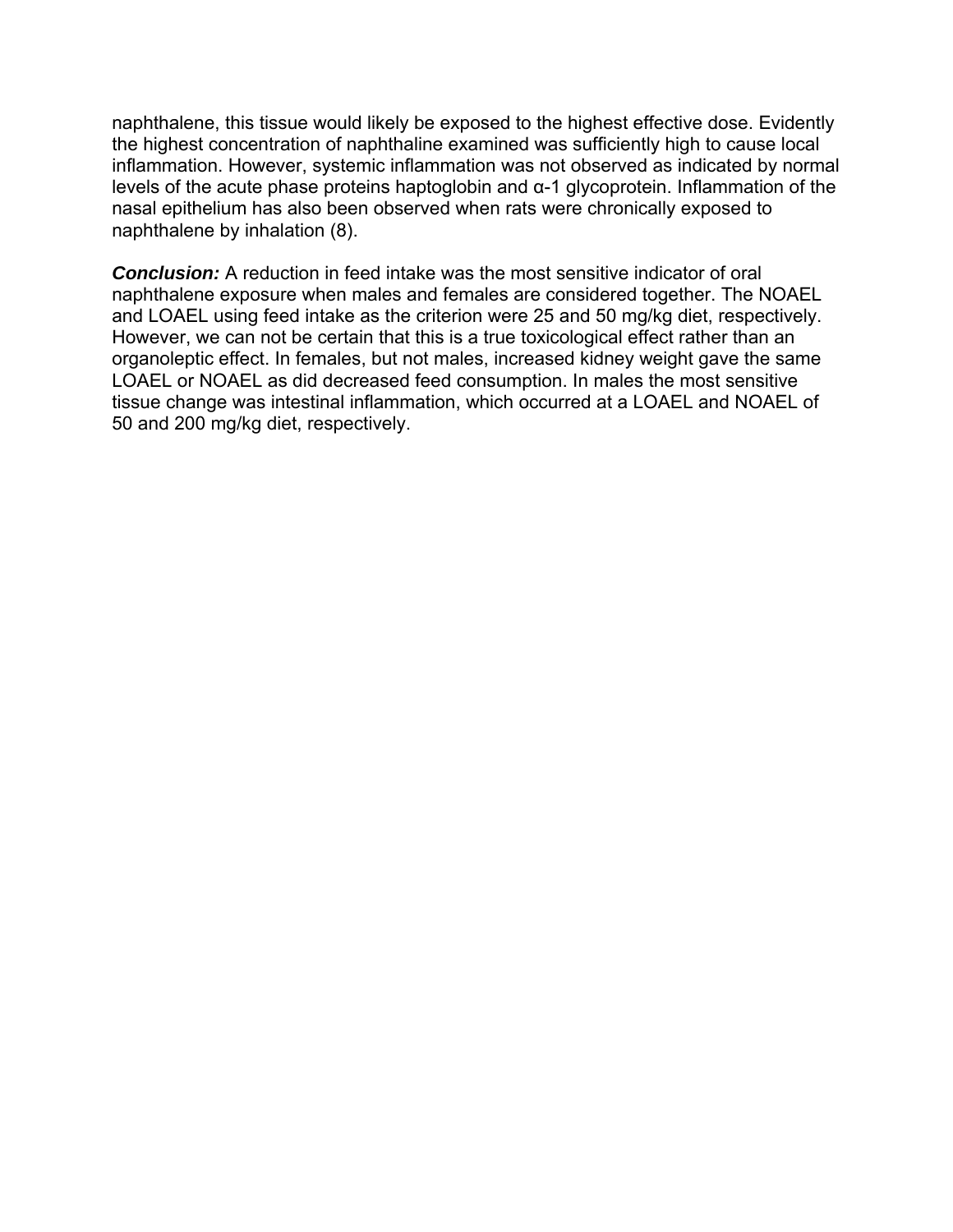|                 |        |         | .       |
|-----------------|--------|---------|---------|
| Source          | Week 6 | Week 10 | Week 14 |
| Treatment       | 0.75   | 0.34    | 0.01    |
| Sex             | 0.00   | 0.00    | 0.00    |
| Treatment x sex | 0.38   | 0.48    | 0.43    |

Table 1. ANOVA for Effect of Naphthalene on Body Weights (P values)

Table 2. Effect of Naphthalene on Body Weight at Week 14 (g)

|           | Male  |           |       | Female |                  |     |
|-----------|-------|-----------|-------|--------|------------------|-----|
| Treatment | Ave   | <b>SD</b> | Ave   | SD     | Ave              | SD  |
| O         | 117.6 | $+2.1$    | 146.4 | 2.4    | 132 <sup>a</sup> | 1.6 |
| 25        | 120.2 | 2.2       | 143.9 | 2.1    | 132 <sup>a</sup> | 1.6 |
| 50        | 115.6 | 21        | 145.9 | 21     | 131 <sup>a</sup> | 1.5 |
| 200       | 112.7 |           | 138.6 | 21     | $125^b$          | .5  |

Table 3. ANOVA for Effect of Naphthalene on Change in Body Weight (P values)

| Source          | Week 6 - 10 | Week 6 - 14 |
|-----------------|-------------|-------------|
| Treatment       | 0.34        | በ በ2        |
| Sex             | በ በበ        | ი იი        |
| Treatment x sex | -24         | በ 69        |

Table 4. Effect of Naphthalene on Change in Body Weight between Weeks 6-14 (g)

|                  |      | Male |      | Female |                   |     |
|------------------|------|------|------|--------|-------------------|-----|
| <b>Treatment</b> | Ave  | SD   | Ave  | SD     | Ave               | SD  |
|                  | 10.9 | 2.3  | 23.4 | 2.5    | $17.2^a$          | 1.6 |
| 25               | 7.8  | 2.4  | 10.7 | 2.3    | $14.4^a$          | 1.6 |
| 50               | 8.5  | 2.3  | 18.9 | 2.3    | 13.7 <sup>a</sup> | 1.5 |
| 200              | 5.7  | 2.3  | 13.6 | 2.3    | 9.6 <sup>b</sup>  | .5  |

Table 5. Effect of Naphthalene on Feed Consumption (g) Week 11-14 (both sexes combined)

| Treatment | Ave               | SD              |  |
|-----------|-------------------|-----------------|--|
|           | $1247^{ab}$       | 126<br>+        |  |
| 25        | 1372 <sup>a</sup> | 67<br>$\ddot{}$ |  |
| 50        | 1231 <sup>b</sup> | $\ddot{}$<br>79 |  |
| 200       | $1161^{\circ}$    | 87              |  |
|           | $P = 0.00$        |                 |  |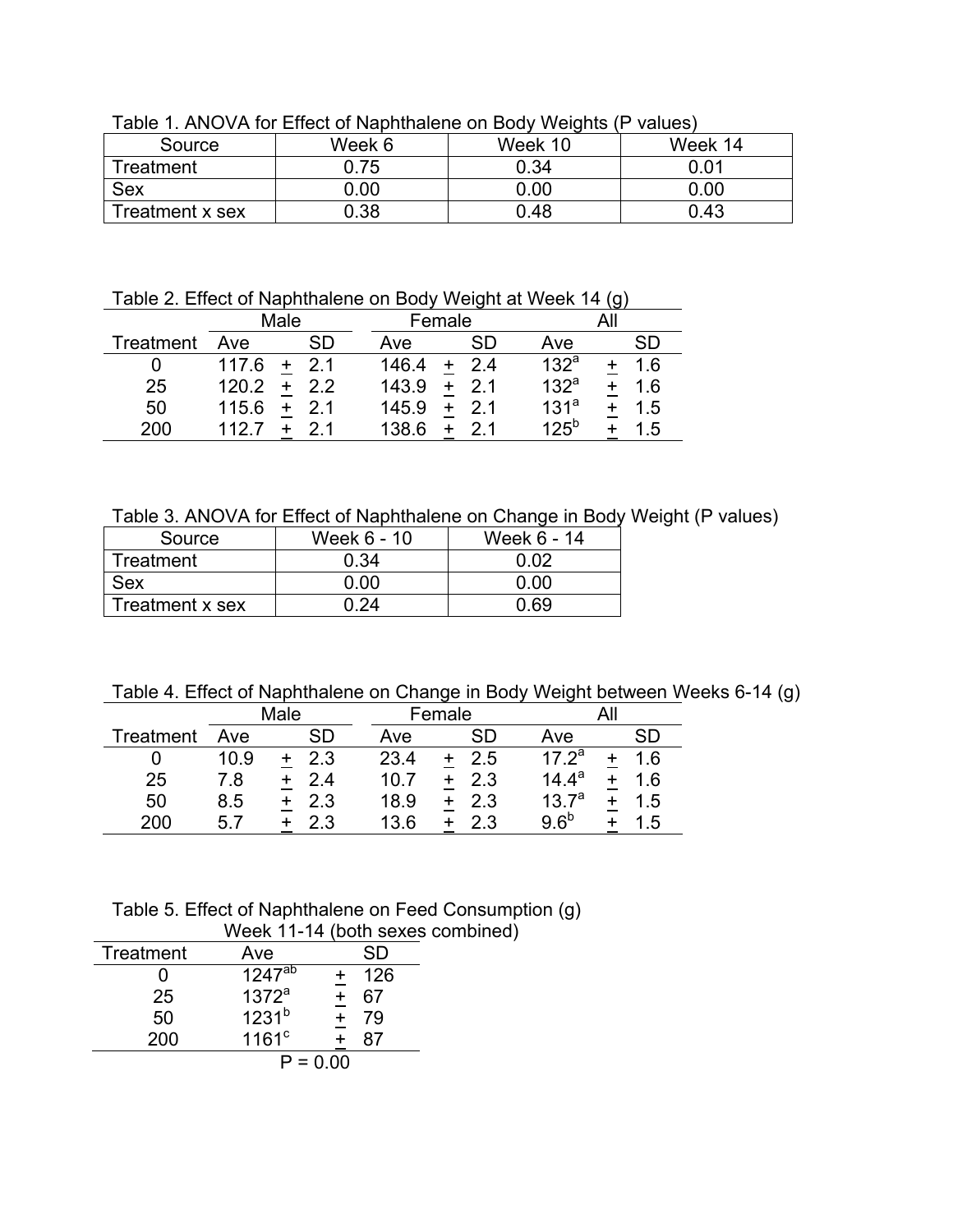Table 6. Effect of Naphthalene on Egg Production

| (# eggs laid in 4 wks) |      |                  |  |  |
|------------------------|------|------------------|--|--|
| Treatment              | Ave  | SD               |  |  |
| $\mathbf{0}$           | 24.5 | 47<br>$+$        |  |  |
| 25                     | 24.6 | $\ddot{}$<br>8.5 |  |  |
| 50                     | 24.6 | $\ddot{}$<br>4.3 |  |  |
| 200                    | 21.2 | 7.8              |  |  |
| $P = 0.51$             |      |                  |  |  |

Table 7. Effect of Naphthalene on Fertility (%) and Embryonic Mortality Week 11-14

|           |      | Fertility |      | Mortality |
|-----------|------|-----------|------|-----------|
| Treatment | Ave  | SD        | Ave  | SD        |
|           | 92.8 | 9.9       | 3.3  | 6.2       |
| 25        | 88.9 | 10.7      | 8.4  | 8.4       |
| 50        | 72.9 | 24.4      | 9.1  | 8.7       |
| 200       | 74.6 | 25.4      | 4.1  | 41        |
| value     | ი ი⁊ |           | 0.21 |           |

Table 8. ANOVA for Effect of Naphthalene on Organ Weights of Adults at Week 14

|                 |       | (P values) |        |        |
|-----------------|-------|------------|--------|--------|
| Source          | Liver | Spleen     | Testes | Kidney |
| Treatment       | 0.32  | 0.67       | 0.11   | 0.13   |
| <b>Sex</b>      | 0.00  | 0.00       | 0.00   | 0.00   |
| Treatment x sex | 0.50  | 0.31       |        | በ በ1   |

Table 9. Effect of Naphthalene on Kidney Weights of Adults at Week 14 (g)

|           | Male |      |      | Female |
|-----------|------|------|------|--------|
| Treatment | Ave  | SD   | Ave  | SD     |
|           | 0.08 | 0.05 | 0.31 | 0.05   |
| 25        | 0.21 | 0.05 | 0.30 | 0.05   |
| 50        | 0.26 | 0.05 | 0.15 | 0.05   |
| 200       | በ 11 | 0.05 | 0.18 | .05    |

Table 10. ANOVA for Effect of Naphthalene on Organ Weights as % Body Weights (P values)

|                 | valu <del>c</del> o) |        |        |                          |       |  |
|-----------------|----------------------|--------|--------|--------------------------|-------|--|
| Source          | Liver                | Spleen | Kidney | Testes                   | Ovarv |  |
| Treatment       | 0.58                 | 0.76   | 0.13   | 0.29                     | 0.87  |  |
| <b>Sex</b>      | 0.00                 | 0.04   | 0.41   | -                        | -     |  |
| Treatment x sex | 0.53                 | 0.33   | .01    | $\overline{\phantom{0}}$ | -     |  |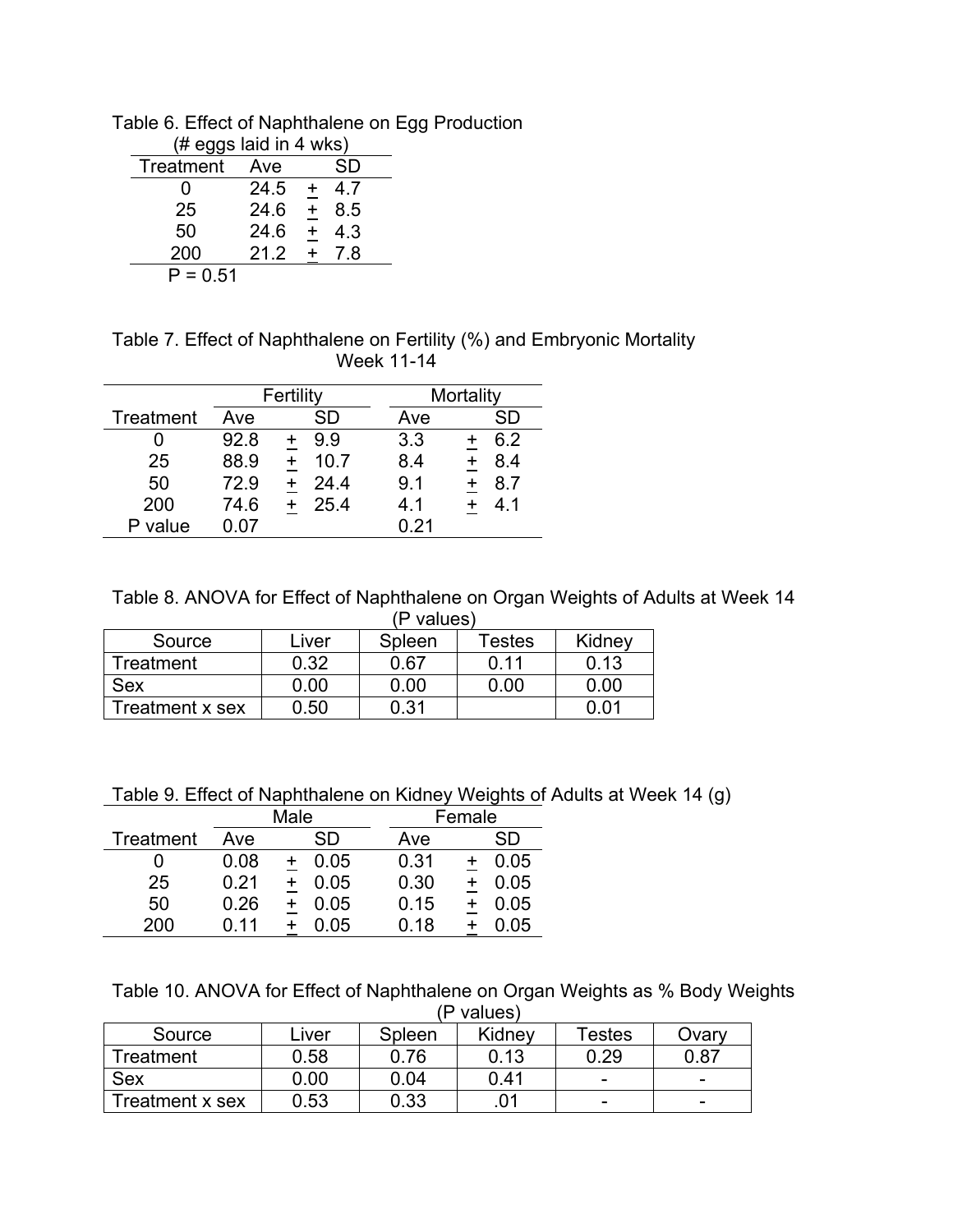|           | Male         |      |                   | Female |
|-----------|--------------|------|-------------------|--------|
| Treatment | Ave          | SD   | Ave               | SD     |
|           | $17^{\circ}$ | 0.33 | $0.21^{a}$        | 0.39   |
| 25        | $0.18^{b}$   | 0.35 | 0.21 <sup>a</sup> | 0.33   |
| 50        | $0.22^a$     | 0.34 | $0.10^{b}$        | 0.34   |
| 200       | ngb          | 34   | 13 <sup>b</sup>   |        |

Table 11. Effect of Naphthalene on Relative Kidney Weights (g/100 g BW)

Table 12. ANOVA for Effect of Naphthalene on Blood Hematocrits (P values)

| Source           | Week 10 | Week 14 |
|------------------|---------|---------|
| <b>Treatment</b> | በ 72    | 0.03    |
| Sex              | 0.00    | በ 17    |
| Treatment x sex  | በ 19    |         |

Table 13. Effect of Naphthalene on Hematocrit at Week 14 (% RBCs)

|                  | Male & Female      |   |     |  |
|------------------|--------------------|---|-----|--|
| <b>Treatment</b> | Ave                |   | SD  |  |
| 0                | $52.3^{b}$         |   | 3.1 |  |
| 25               | 45.0 <sup>ab</sup> |   | 3.0 |  |
| 50               | $44.8^{ab}$        | + | 3.1 |  |
| 200              | 41.6 <sup>a</sup>  |   | 2.0 |  |

Table 14. Effect of Naphthalene on Intestinal Histology of Hens (week 14)

|           |                  |                          |        |       | intra-          | lamina           |
|-----------|------------------|--------------------------|--------|-------|-----------------|------------------|
|           | lamina           | villus                   | villus | crypt | epithelial      | propria          |
|           | propria          | height                   | width  | depth | lymphocytes     | leukocytes       |
| Treatment | (µm)             | (µm)                     | (µm)   | (µm)  | (#/villi)       | $(\#/$ villi $)$ |
| U         | 69 <sup>ab</sup> | $\overline{458}^{\circ}$ | 77     | 81    | $15^a$          | 27               |
| 25        | $55^{\circ}$     | 477 <sup>b</sup>         | 75     | 75    | $17^a$          | 15               |
| 50        | $68^{ab}$        | $451^{ab}$               | 75     | 85    | $22^{ab}$       | 32               |
| 200       | 94 <sup>b</sup>  | 411 <sup>a</sup>         | 79     | 88    | 29 <sup>b</sup> | 39               |
| Pooled SD | 14               | 15                       | 4      | 6     | 5               | 6                |
| P value   | 0.04             | 0.03                     | 0.51   | 0.63  | 0.04            | 0.06             |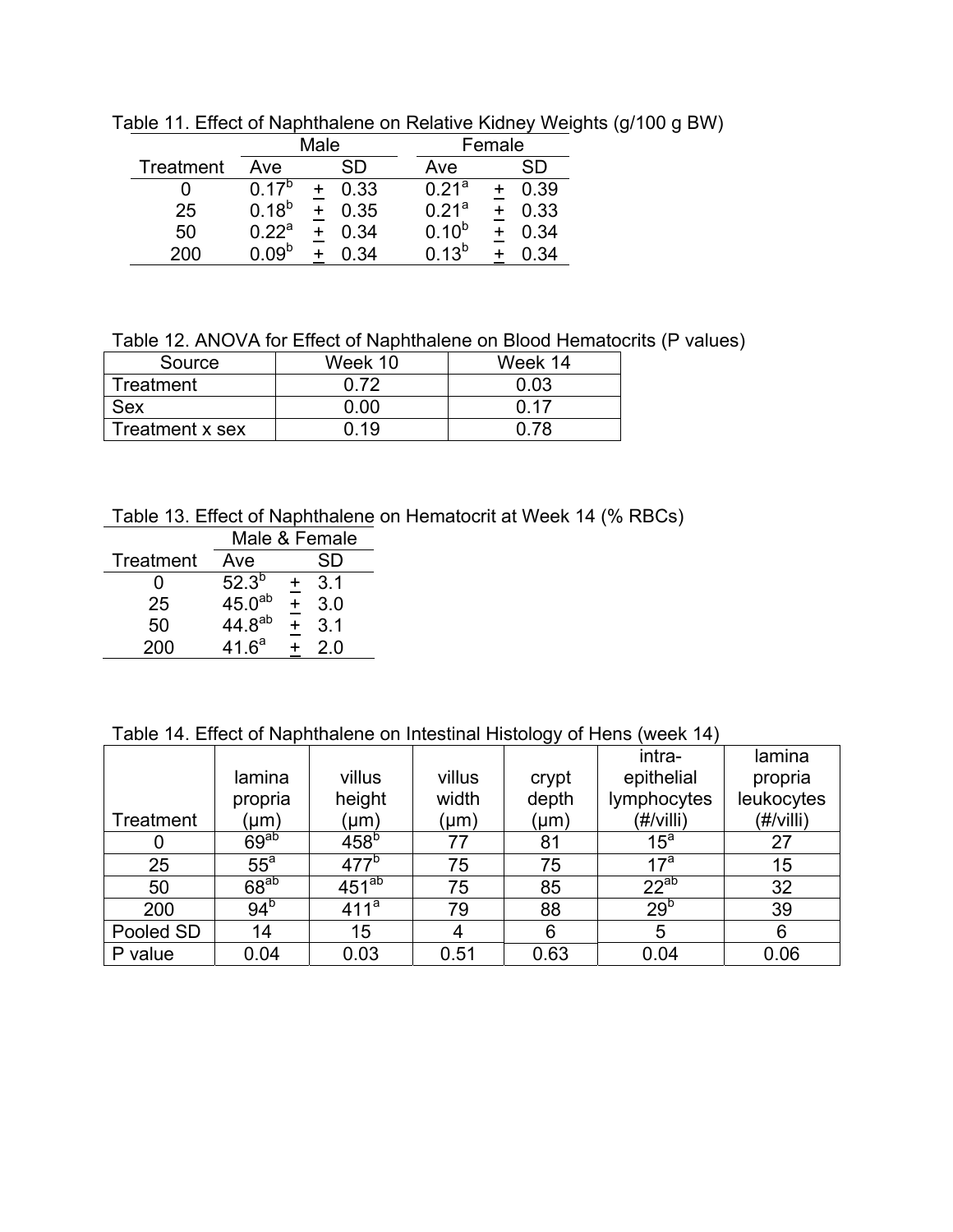Table 15. Parameters for which there were no Significant Differences (P>0.10) due to Naphthalene in Adults at 14 Weeks

| Hemoglobin (g/dl)             | $6.3*$ | $\ddag$    | 0.8 |
|-------------------------------|--------|------------|-----|
| Lymphocytes (%)               | 64     | $+$        | 7   |
| Heterophils (%)               | 29     | $\ddagger$ | 9   |
| Serum Protein (g/dl)          | 3.3    | $\ddag$    | 0.3 |
| Triglyceride (mg/L)           | 98*    | $\pm$      | 11  |
| ALT (IU/L)                    | 17.2   | $\pm$      | 3.8 |
| LD (IU/L)                     | 611*   | $\pm$      | 29  |
| AST (mg/L)                    | 459    | $\pm$      | 35  |
| Uric acid(mg/L)               | $6.9*$ | $\ddagger$ | 0.5 |
| Albumin (mg/dl)               | $1.8*$ | $\ddagger$ | 0.1 |
| Haptoglobin (ug/dl)           | 3.2    | $\ddagger$ | 0.6 |
| $\alpha$ 1-glycoprotein (U/L) | 12.2   | $\pm$      | 2.5 |
| Shell thickness (µm)          | 213    | +          | 30  |
|                               |        |            |     |

\*Significant effect due to sex

Table 16. Effect of Naphthalene on Chicks (day 14)

| Hatching weight (g) | 6.3 | $\ddot{}$ | 0.8    |  |
|---------------------|-----|-----------|--------|--|
| Weight gain (g)     | 64  | $\ddot{}$ |        |  |
| Mortality (%)       | 29  | $\ddot{}$ | 9      |  |
| Hemoglobin (g/dl)   | 459 | $\ddot{}$ | 35     |  |
| Lymphocytes (%)     | 6.9 | $\ddot{}$ | 0.5    |  |
| Heterophils (%)     | 1.8 |           | O 1    |  |
|                     | .   |           | $\sim$ |  |

No significant treatment effects (P>0.10)

|  |  |  |  |  |  | Table 17. Summary of Parameters Significantly affected by Naphthalene in females. |
|--|--|--|--|--|--|-----------------------------------------------------------------------------------|
|--|--|--|--|--|--|-----------------------------------------------------------------------------------|

|                         |                   | rabic Tr. Odminiary or Faramotors Olymnodity ancolou by Haphthaic |
|-------------------------|-------------------|-------------------------------------------------------------------|
| Parameter               | Lowest diet level | Lowest dose giving                                                |
|                         | giving effect     | effect                                                            |
|                         | (µg/kg diet)      | (mg/kg BW/day)                                                    |
| Final weight            | 200               | 31.5                                                              |
| Weight gain             | 200               | 31.5                                                              |
| Feed intake             | 50                | 77                                                                |
| Kidney weight (female)  | 50                | 77                                                                |
| Hematocrit              | 200               | 31.5                                                              |
| Intestinal inflammation | 200               | 31.5                                                              |
|                         |                   |                                                                   |